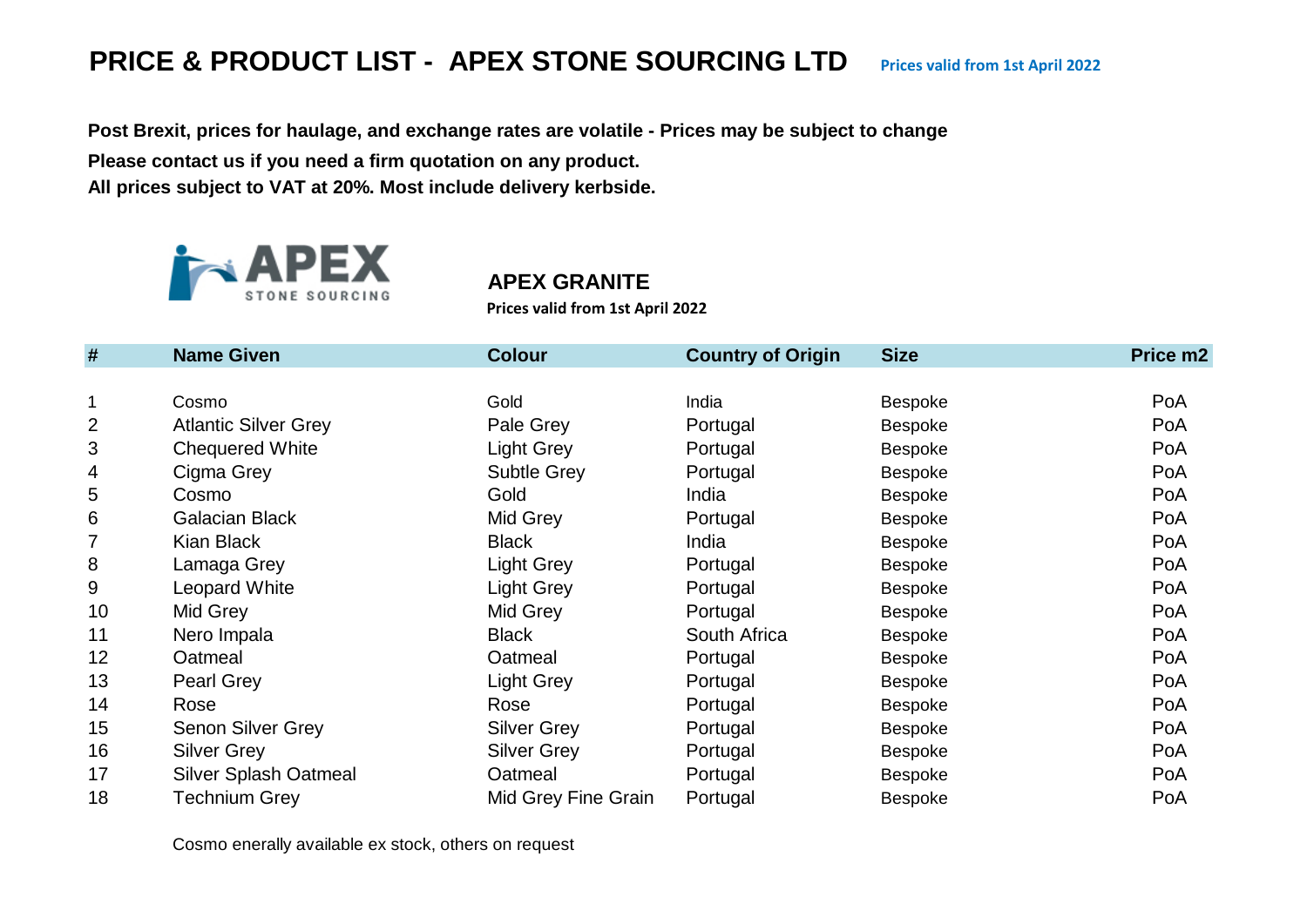

#### **APEX LIMESTONE**

**Prices valid from 1st April 2022**

| #              | <b>Name Given</b>             | <b>Colour</b>              | <b>Country of Origin</b> | <b>Size</b>    | Price m2 |
|----------------|-------------------------------|----------------------------|--------------------------|----------------|----------|
|                |                               |                            |                          |                |          |
|                | <b>Atlantic Blue</b>          | Dark grey                  | Portugal                 | <b>Bespoke</b> | PoA      |
| $\overline{2}$ | <b>Belgian Blue</b>           | <b>Blue</b>                | Belgium                  | <b>Bespoke</b> | PoA      |
| 3              | <b>Bronze</b>                 | <b>Bronze</b>              | Portugal                 | Bespoke        | PoA      |
| 4              | Caithness                     | <b>Bronze through Grey</b> | Scotland                 | <b>Bespoke</b> | PoA      |
| 5              | <b>Kilkenney Blue</b>         | <b>Blue</b>                | Ireland                  | <b>Bespoke</b> | PoA      |
| 6              | <b>Moleanos</b>               | Light Beige                | Portugal                 | <b>Bespoke</b> | PoA      |
| 7              | <b>Moleanos Blue</b>          | Light Blue                 | Portugal                 | <b>Bespoke</b> | PoA      |
| 8              | <b>Portland Stone</b>         | <b>Portland Cream</b>      | United Kingdom           | <b>Bespoke</b> | PoA      |
| 9              | <b>Portland Stone Whitbed</b> | <b>Portland Light Grey</b> | United Kingdom           | Bespoke        | PoA      |
| 10             | <b>Porto Flamed Limestone</b> | Beige                      | Portugal                 | <b>Bespoke</b> | PoA      |
| 11             | Jurassic Beige FR             | <b>Beige</b>               | Germany                  | <b>Bespoke</b> | PoA      |

Availabilty and lead times on request



# **APEX EVOLUTION PORCELAIN**

**Prices valid from 1st April 2022**

| #              | <b>Name Given</b> | <b>Colour</b> | <b>Country of Origin</b> | <b>Size</b>    | Price m2 |
|----------------|-------------------|---------------|--------------------------|----------------|----------|
|                |                   |               |                          |                |          |
| $\overline{4}$ | Apex Charcoal     | Charcoal      | India                    | 600 x 900 x 20 | £48.00   |
|                |                   |               |                          | 600 x 600 x 20 | £41.00   |
| 5              | Apex Plasma       |               | India                    | 600 x 900 x 20 | £39.99   |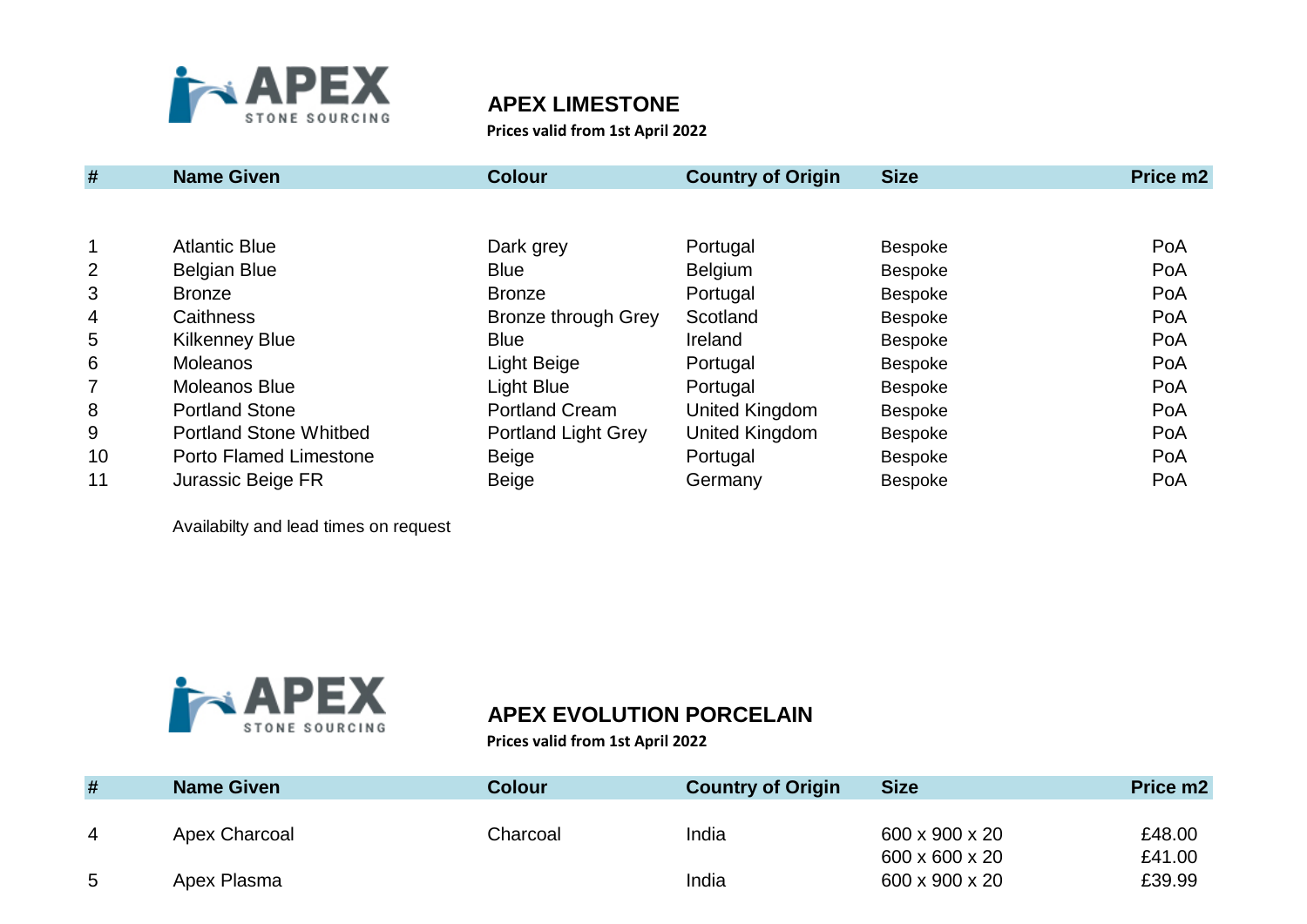| Apex Steel Grey  | Grev | India | 600 x 900 x 20 | £39.99 |
|------------------|------|-------|----------------|--------|
| Apex Cobalt      |      | India | 600 x 900 x 20 | £39.99 |
| Apex Kandla Grey | Grev | India | 600 x 900 x 20 | £39.99 |

From UK stock, subject to availability. Lead time to be confirmed Nationwide kerbside delivery charges included within 110 miles of Felixstowe Deliveries will be scheduled for a kerbside drop by tail lift truck. Alternatives methods available at additional cost.



# **APEX CATANIA PORCELAIN - Min Qty one pallet ca. 22.5m2**

**Prices valid from 1st April 2022**

**WE = Wood Effect**

|                 | #  | <b>Name Given</b>       |     | <b>Colour</b>   | <b>Country of Origin</b> | <b>Size</b>     | Price m2 |
|-----------------|----|-------------------------|-----|-----------------|--------------------------|-----------------|----------|
|                 |    |                         |     |                 |                          |                 |          |
| UK 1            |    | Apex Ash Grey           | WE. | Grey            | Italy                    | 300 x 1200 x 20 | £59.00   |
|                 | 2  | Apex Boron              |     | Dark Grey       | Italy                    | 600 x 1200 x 20 | £53.50   |
| UK <sub>3</sub> |    | <b>Apex Chestnut</b>    | WE. | Chestnut        | <b>Italy</b>             | 300 x 1200 x 20 | £59.00   |
|                 | 4  | <b>Apex Cloudy Grey</b> |     | Grey            | Italy                    | 600 x 1200 x 20 | £53.50   |
| UK 5            |    | <b>Apex Fossil Grey</b> |     | Grey            | Italy                    | 600 x 1200 x 20 | £53.50   |
| UK 6            |    | <b>Apex Gentle Mist</b> |     | <b>Mist</b>     | Italy                    | 600 x 1200 x 20 | £53.50   |
| UK 7            |    | Apex Promenade          |     | Sand            | Italy                    | 600 x 1200 x 20 | £53.50   |
| UK 8            |    | Apex Rich Oak           | WE. | <b>Rich Oak</b> | Italy                    | 300 x 1200 x 20 | £59.00   |
|                 | 9  | Apex Urban Mist         |     | Smoke           | Italy                    | 600 x 900 x 20  | £53.50   |
|                 | 10 | Apex Grey Dawn          |     | Grey            | Italy                    | 600 x 900 x 20  | £53.50   |
|                 | 11 | Apex Lunar              |     | Moon            | Italy                    | 600 x 900 x 20  | £53.50   |
|                 | 12 | <b>Apex Calacite</b>    |     | Honey           | <b>Italy</b>             | 600 x 900 x 20  | £53.50   |
|                 | 13 | Apex Plumbago           |     | Graphite        | Italy                    | 600 x 1200 x 20 | £53.50   |
| UK              | 14 | Apex Igneous Grey       |     | Grey            | <b>Italy</b>             | 600 x 1200 x 20 | £53.50   |
| UK              | 15 | Apex Jurassic Grey      |     | Grey            | Italy                    | 600 x 1200 x 20 | £53.50   |
| UK              | 16 | Apex Casbah             |     | Sand            | Italy                    | 600 x 1200 x 20 | £53.50   |
|                 | 17 | Apex Orion Grey         |     | Grey            | Italy                    | 600 x 1200 x 20 | £53.50   |
|                 | 18 | Apex Sigma Grey         |     | Grey            | Italy                    | 600 x 1200 x 20 | £53.50   |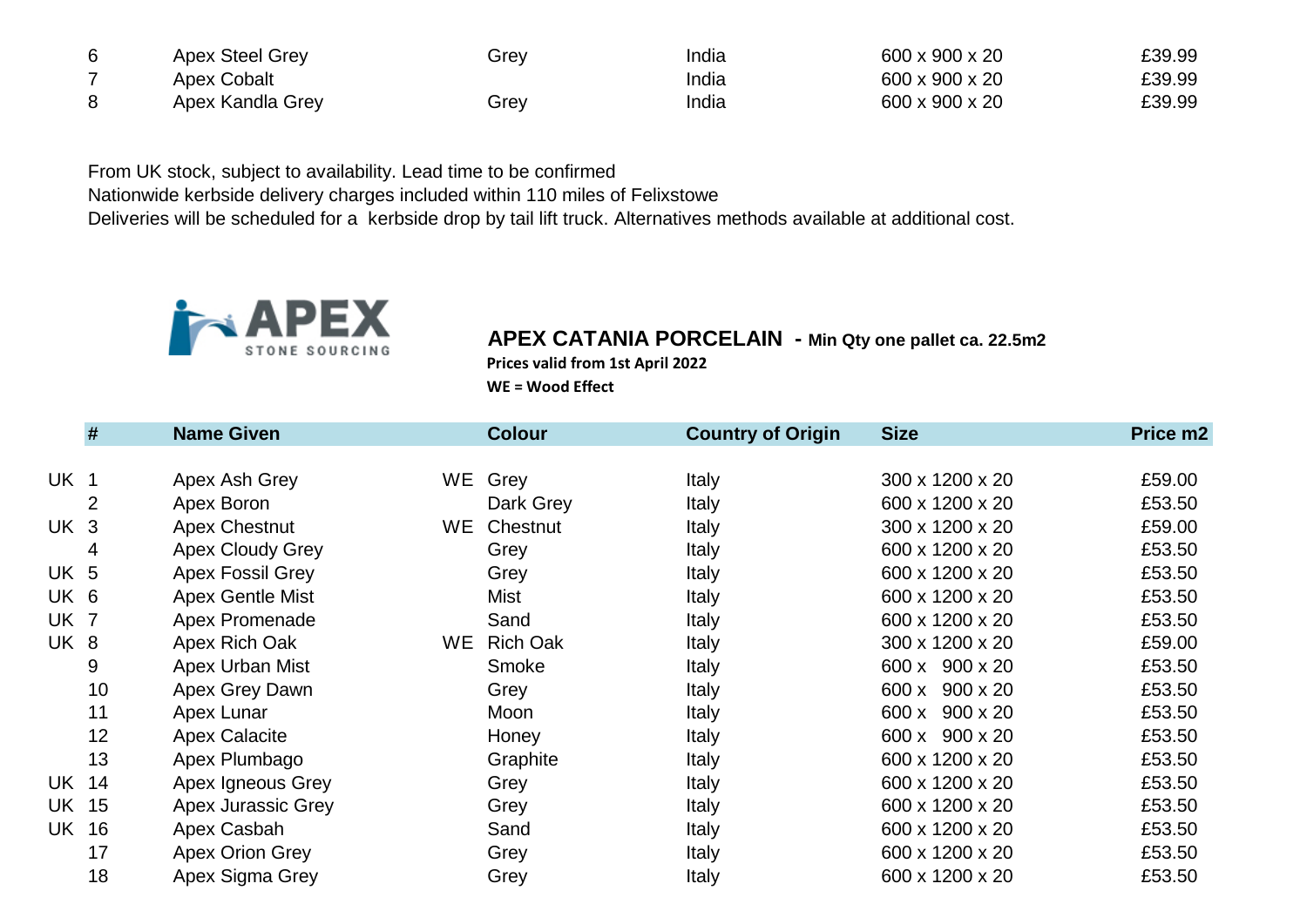| UK | 19 | Apex Kevlar             |           | Graphite           | Italy        | 600 x 1200 x 20 | £53.50 |
|----|----|-------------------------|-----------|--------------------|--------------|-----------------|--------|
|    | 20 | Apex Osmium             |           | <b>Silver</b>      | Italy        | 600 x 1200 x 20 | £53.50 |
|    | 21 | Apex Palladium          |           | Grey               | <b>Italy</b> | 600 x 1200 x 20 | £53.50 |
|    | 22 | Apex Bramah             |           | Taupe              | Italy        | 600 x 1200 x 20 | £53.50 |
|    | 23 | <b>Apex Maple</b>       | <b>WE</b> | Gold               | Italy        | 300 x 1200 x 20 | £59.00 |
|    | 24 | Apex Aged Mango         | <b>WE</b> | <b>Bark</b>        | Italy        | 300 x 1200 x 20 | £59.00 |
|    | 25 | Apex Acacia             | WE        | Beige              | Italy        | 300 x 1200 x 20 | £59.00 |
|    | 26 | Apex Belgian Black      |           | <b>Black</b>       | Italy        | 600 x 1200 x 20 | £53.50 |
|    | 27 | <b>Apex Thicket</b>     | <b>WE</b> | Oak                | Italy        | 300 x 1200 x 20 | £59.00 |
|    | 28 | Apex Redwood            | <b>WE</b> | Redwood            | <b>Italy</b> | 300 x 1200 x 20 | £59.00 |
|    | 29 | Apex Teak               | WE        | Teak               | Italy        | 300 x 1200 x 20 | £59.00 |
|    | 30 | <b>Apex Astral</b>      |           | Cream              | Italy        | 600 x 1200 x 20 | £53.50 |
|    | 31 | <b>Apex Shiraz</b>      |           | <b>Red Speckle</b> | Italy        | 600 x 1200 x 20 | £53.50 |
|    | 32 | Apex Moonscape          |           | Ash                | Italy        | 600 x 1200 x 20 | £53.50 |
|    | 33 | Apex Terrazzo Light     |           | <b>Beige</b>       | Italy        | 600 x 1200 x 20 | £53.50 |
|    | 34 | <b>Apex Eclipse</b>     |           | <b>Grey Brown</b>  | Italy        | 600 x 1200 x 20 | £53.50 |
|    | 35 | <b>Apex Platinum</b>    |           | Platinum           | Italy        | 600 x 1200 x 20 | £53.50 |
|    | 36 | Apex Moon Fossil        |           | <b>Light Cream</b> | Italy        | 600 x 1200 x 20 | £53.50 |
|    | 37 | <b>Apex Mercury</b>     |           | Grey               | Italy        | 600 x 1200 x 20 | £53.50 |
|    | 38 | Apex Copper             |           | Copper             | Italy        | 600 x 1200 x 20 | £53.50 |
|    | 39 | Apex Arcade             |           | Grey               | Italy        | 600 x 1200 x 20 | £53.50 |
|    | 40 | Apex Cygnus             |           | Grey               | Italy        | 600 x 1200 x 20 | £53.50 |
|    | 41 | <b>Apex Carina</b>      |           | Grey               | Italy        | 600 x 1200 x 20 | £53.50 |
|    | 42 | Apex Terazzo Dark       |           | <b>Grey Brown</b>  | Italy        | 600 x 1200 x 20 | £53.50 |
|    | 43 | <b>Apex Cosmos</b>      |           | Taupe              | Italy        | 600 x 1200 x 20 | £53.50 |
|    | 44 | <b>Apex Coral</b>       |           | Cream              | Italy        | 600 x 1200 x 20 | £53.50 |
|    | 45 | Apex Hazelnut           | WE.       | Hazelnut           | Italy        | 300 x 1200 x 20 | £59.00 |
|    | 46 | Apex Belgian Grey       |           | Grey               | Italy        | 600 x 1200 x 20 | £53.50 |
|    | 47 | <b>Apex Silver Grey</b> |           | <b>Dilver Grey</b> | Italy        | 600 x 1200 x 20 | £57.95 |

#### WE = Wood Effect

Minimum order quantity is one pallet ca. 22.5 m2. Smaller quantities will incurr extra transport costs.

From Italian stock, subject to availability, with a lead time of approximately 3 weeks.

Products marked UK are stocked in limited quantities within the UK and subject to availability are deliverable within 5 days.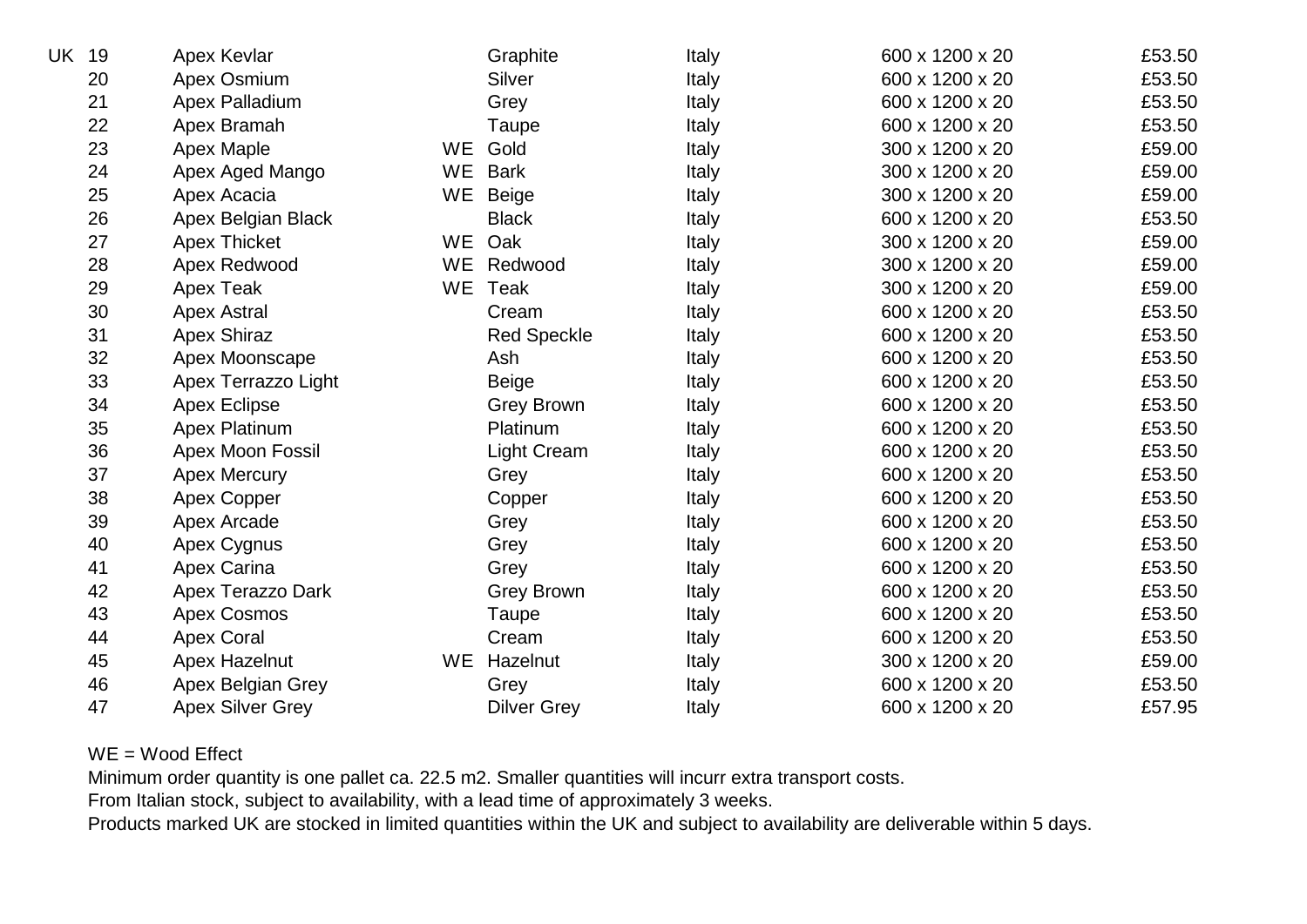

#### **APEX STANDARD PORCELAIN**

**Prices valid from 1st April 2022**

| #              | <b>Name Given</b>   | <b>Colour</b>       | <b>Country of Origin</b> | <b>Size</b>    | Price m2 |
|----------------|---------------------|---------------------|--------------------------|----------------|----------|
|                |                     |                     |                          |                |          |
| $\mathbf 1$    | Anthracite          | Anthracite          | Italy                    | 600 x 900 x 20 | PoA      |
| $\overline{2}$ | <b>Basalt</b>       | <b>Basalt</b>       | Italy                    | 600 x 900 x 20 | PoA      |
| 3              | <b>Carbon Grey</b>  | Grey                | Italy                    | 600 x 900 x 20 | PoA      |
| 4              | <b>Grey Eclipse</b> | Grey                | Italy                    | 600 x 900 x 20 | PoA      |
| 5              | <b>Classic Grey</b> | <b>Classic Grey</b> | Italy                    | 600 x 900 x 20 | PoA      |
| 6              | Crème               | Crème               | Italy                    | 600 x 900 x 20 | PoA      |
| $\overline{7}$ | Passito Beige       | <b>Beige</b>        | Italy                    | 600 x 900 x 20 | PoA      |
| 8              | Passito Grey        | Passito Grey        | Italy                    | 600 x 900 x 20 | PoA      |
| 9              | Passito White       | Passito White       | Italy                    | 600 x 900 x 20 | PoA      |
| 10             | Porto White         | Porto White         | Italy                    | 600 x 900 x 20 | PoA      |
| 11             | <b>Vortex Grey</b>  | <b>Vortex Grey</b>  | Italy                    | 600 x 900 x 20 | PoA      |
| 12             | Bespoke please ask  |                     |                          |                |          |

Please ask about availability Nationwide kerbside delivery charges included. Most products also available in 600 x 600. Please enquire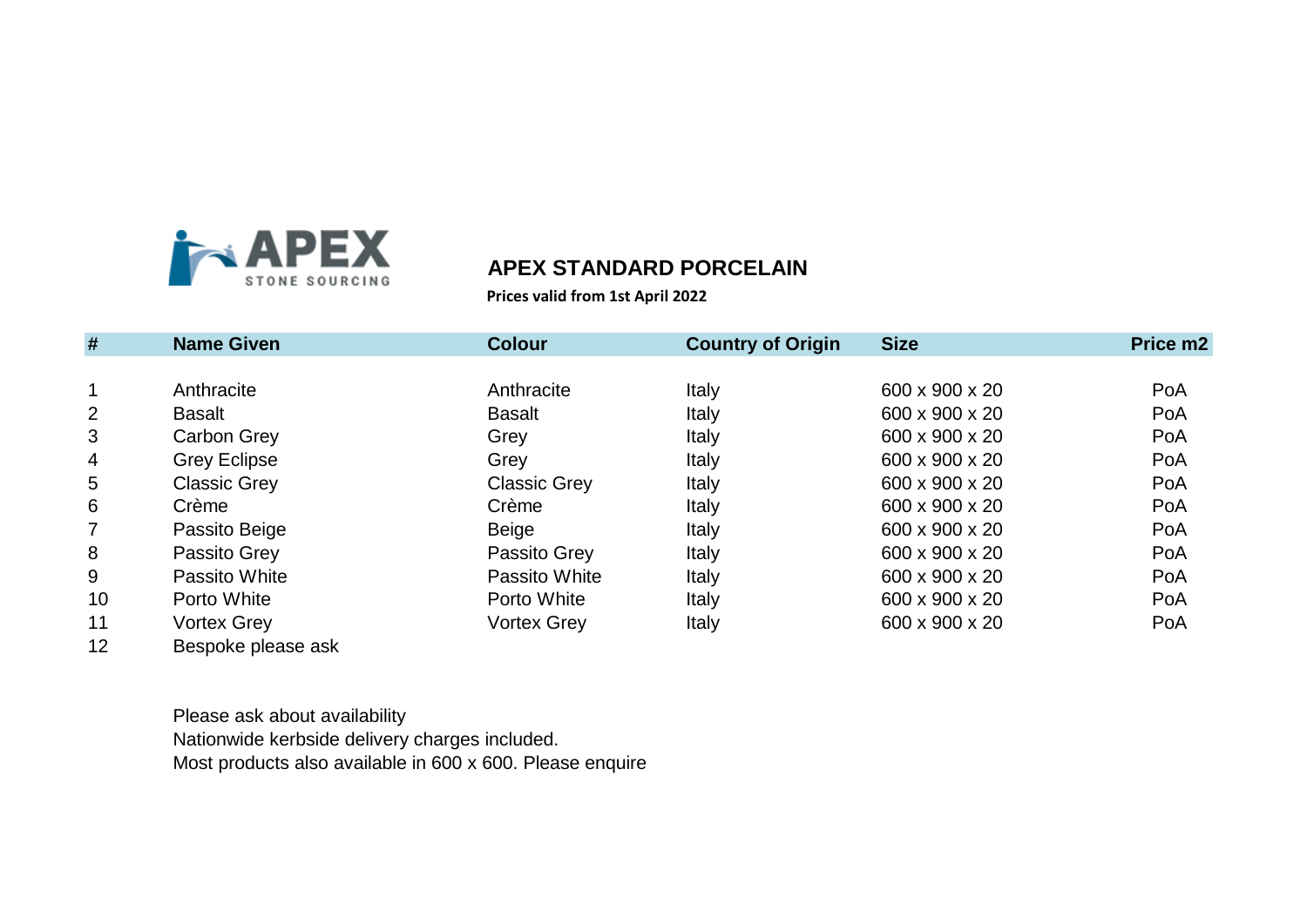

#### **APEX PORPHRYR**

#### **Prices valid from 1st April 2022**

| # | <b>Name Given</b> | <b>Colour</b> | <b>Country of Origin</b> | <b>Size</b> | Price m2 |
|---|-------------------|---------------|--------------------------|-------------|----------|
|   | Rosina Multi      | Mixed         | Porphyry                 | Italy       | PoA      |



### **APEX - SANDSTONE**

**Prices valid from 1st April 2022**

| #  | <b>Name Given</b>                | <b>Colour</b>            | <b>Country of Origin</b> | <b>Size</b>               | Price m <sub>2</sub> |
|----|----------------------------------|--------------------------|--------------------------|---------------------------|----------------------|
|    |                                  |                          |                          |                           |                      |
| 1  | Apex Dynasty                     |                          | United Kingdom           |                           | PoA                  |
| 2  | Dune                             | Beige Sawn               | India                    | Various                   | PoA                  |
| 3  | <b>Flamed Grey Multi</b>         | Grey                     | India                    | Project Packs ex UK stock | £45.00               |
| 4  | <b>Gloucestershire Blue</b>      | <b>Blue</b>              | United Kingdom           | Various                   | PoA                  |
| 5  | <b>Gloucestershire Sandstone</b> | Dark Beige               | United Kingdom           | Various                   | PoA                  |
| 6  | <b>Indian Grey</b>               | Grey                     | India                    | Project Packs ex UK stock | £32.00               |
| 7  | Raj Green                        | Green                    | India                    | Project Packs ex UK stock | £30.00               |
| 8  | <b>Rustic Sandstone</b>          | <b>Mixed Colour Aged</b> | India                    | Various                   | PoA                  |
| 9  | Autumn Brown                     | Mixed Brown              | India                    | Project Packs ex UK stock | £30.00               |
| 10 | Apex Grey CM                     | Grey                     | United Kingdom           | Various                   | PoA                  |

All prices are subject to VAT at 20% From UK stock, subject to availability, with a lead time of 3-4 days Nationwide kerbside delivery charges included.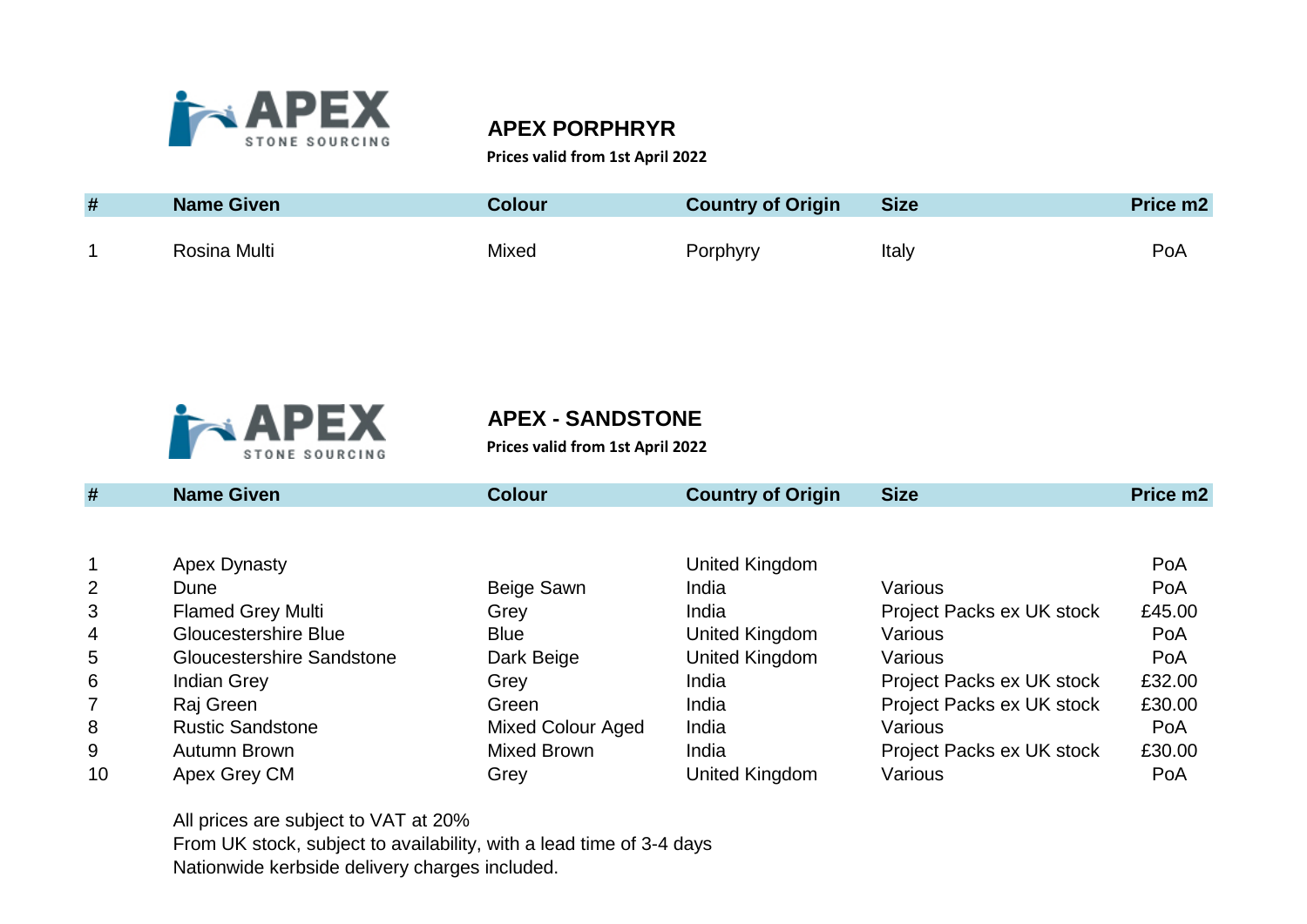

# **APEX - SCOTTISH WHINSTONE**

**Prices valid from 1st April 2022**

| # | Name Given                | Colour⊦   | <b>Country of Origin</b> | <b>Size</b>    | Price m <sub>2</sub> |
|---|---------------------------|-----------|--------------------------|----------------|----------------------|
|   | <b>Scottish Whinstone</b> | Dark Grey | Scotland                 | <b>Bespoke</b> | PoA                  |



# **APEX - YORKSTONE**

**Prices valid from 1st April 2022**

| #              | <b>Name Given</b>               | <b>Colour</b> | <b>Country of Origin</b> | <b>Size</b>    | Price m2 |
|----------------|---------------------------------|---------------|--------------------------|----------------|----------|
|                |                                 |               |                          |                |          |
|                | Apex Cathedral                  |               | United Kingdom           | <b>Bespoke</b> | PoA      |
| 2              | Apex New Riven                  |               | United Kingdom           | <b>Bespoke</b> | PoA      |
| 3              | Apex Reclaimed                  |               | United Kingdom           | <b>Bespoke</b> | PoA      |
| $\overline{4}$ | Hard Buff                       |               | United Kingdom           | <b>Bespoke</b> | PoA      |
| 5              | <b>Monty Yorkstone</b>          |               | United Kingdom           | <b>Bespoke</b> | PoA      |
| 6              | <b>Bursary Rustic Yorkstone</b> |               | United Kingdom           | <b>Bespoke</b> | PoA      |